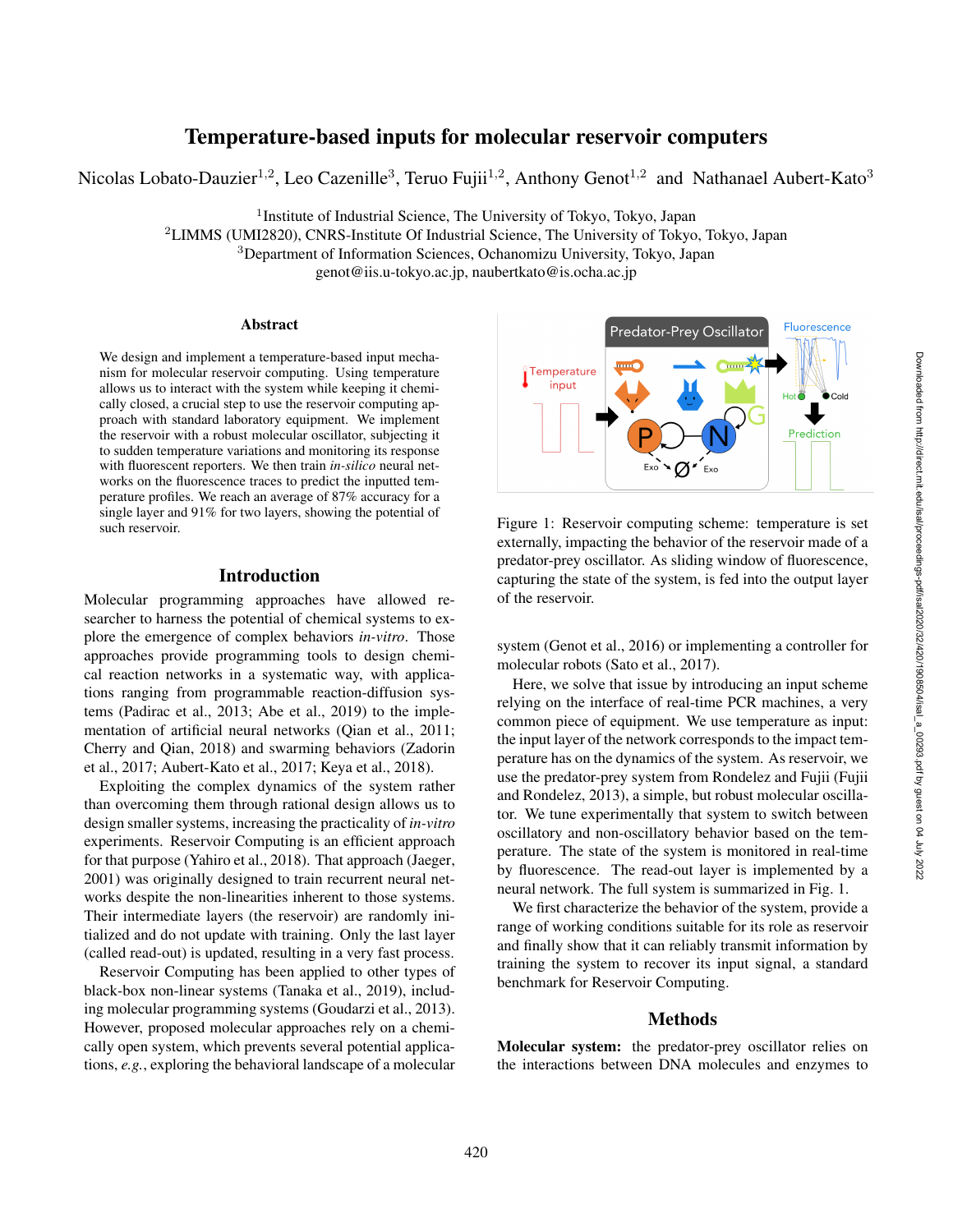

Figure 2: Behavior of the predator-prey oscillator according to temperature and exonuclease concentration.

dynamically produce and degrade DNA signal. The prey molecule catalyses its own production by the "grass" DNA strands and enzymes. It is consumed by the predator species to produce more predators. Finally, both preys and predators are degraded over time by the exonuclease enzyme (Fig. 1).

Temperature input: We use the built-in temperature variation function of a BioRad CFX96 real-time PCR machine. Enzymatic activity is enhanced at different temperature ranges, giving higher degradation or higher production. Similarly, DNA double-strand stability decreases with temperature, thus impacting production. Thus, the behavior of the system is highly dependent on the temperature.

Fluorescence output: The system is monitored by one fluorescent signal, corresponding to the amount of doublestranded "grass" (correlated to the concentration of prey). It is smoothed with a second order Butterworth filter. Background fluorescence is impacted by the temperature of the system. As the underlying concentration signal is continuous, we shift the fluorescence signal to recover a continuous function; the signal is then normalized between 0 and 1.

Reservoir performance: We train a neural network (with Keras (Chollet et al., 2015)) to predict the temperature from the fluorescence signal. We consider two setups. First, a single layer perceptron with two outputs using softmax, predicting either high or low temperature levels, taking the past 40 normalized fluorescence levels to capture oscillations. That design is chosen to be equivalent to the standard output layer of a reservoir. Second, a multilayer perceptron (MLP) with an additional hidden layer of 10 neurons, to check if better performance can be achieved with more expressivity.

## Results

The behavior of the predator-prey oscillator in function of the temperature and exonuclease concentration is shown in Fig. 2. The system can sharply transition from the oscilla-



Figure 3: Normalized temperature, prediction and fluorescence over time from the re-evaluation.

tory state to the stable state for exonuclease concentrations above 32nM. Next, we selected a concentration of 48nM and made the system switch back and forth between both states by alternating low and high temperatures (Fig. 3).

We performed two repeats of the experiment: One to train the neural network predicting the temperature from the fluorescence, and one to evaluate its performance. Training was run 100 times, with an average accuracy of  $87.4 \pm 1.1$  for the perceptron and  $91.7 \pm 0.1\%$  for the MLP. Performance evaluation was done on an experimental replicate of the predatorprey system, with an average accuracy of  $90.0 \pm 5.0$  for the perceptron and  $91.6 \pm 0.5\%$  for the MLP. The normalized fluorescence and the temperature predicted by a typical MLP are shown in Fig. 3. The excellent performance on an independent experiment shows the robustness of the approach.

The system can accurately predict the transition toward high temperatures, but displays a delay in the transition toward low temperatures. At high temperature, the increase in exonuclease activity causes the concentration of prey to decrease exponentially, providing a sharp transition. When switching to a low temperature, the system first enters a transient phase where the prey species has to first load the autocatalytic templates before the concentration starts increasing. During that phase, fluorescence remains constant, preventing the system from accurately predicting the shift.

### **Conclusion**

We showed that we could implement a simple molecular reservoir *in vitro* while keeping the system chemically closed. Moreover, interactions with the system rely only on standard laboratory equipment, and can allow feedback loops through the computer controlling said equipment.

While the current setup only has a binary input, additional predator-prey oscillators can be added to the system (Fujii and Rondelez, 2013), providing multiple temperature thresholds, or other types of signals, such as UV light (Asanuma et al., 2007), could provide additional inputs.